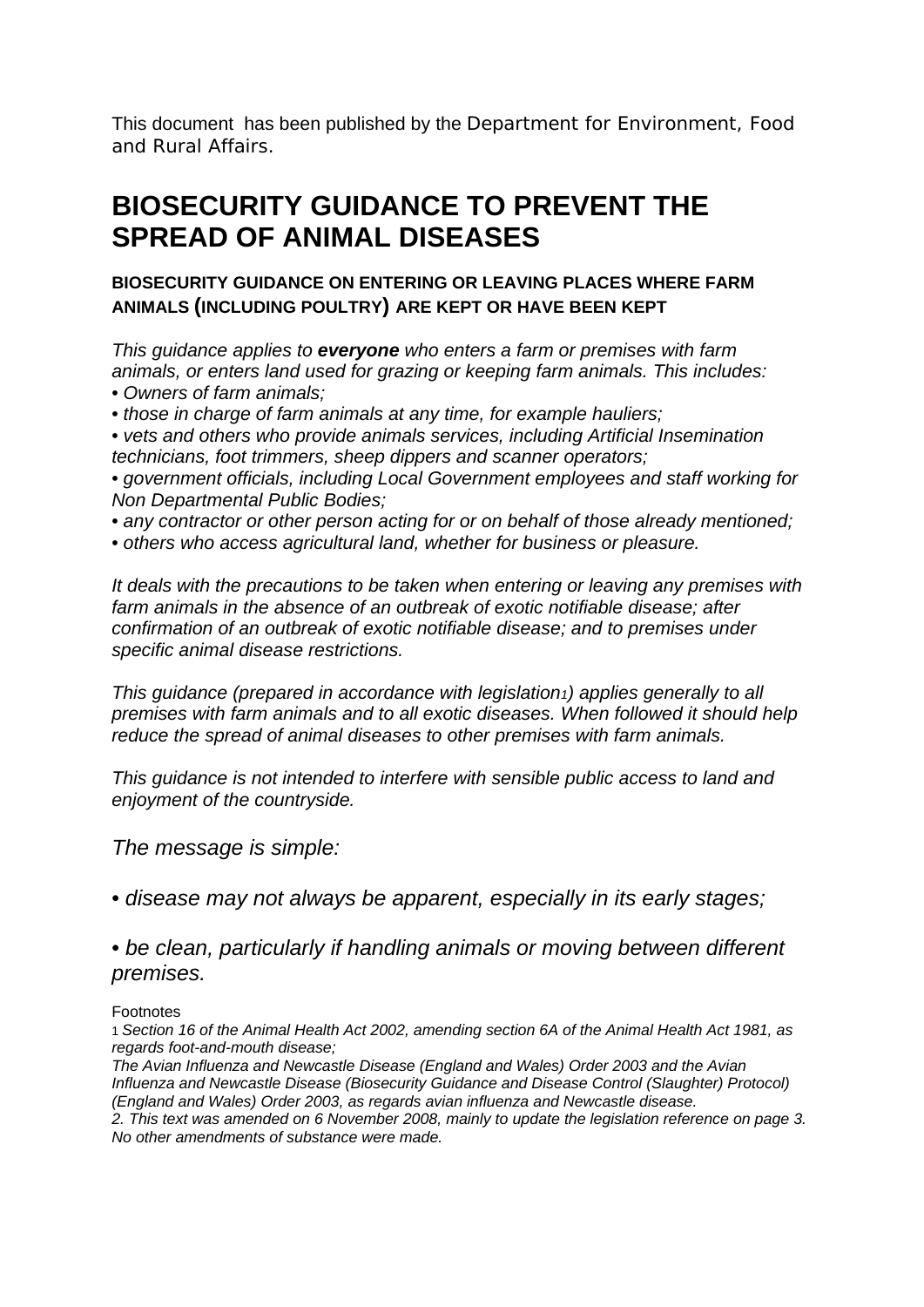#### Index

### **Introduction including definitions and risk 3**

### **Section 1. Visits to More Than One Premises with Farm Animals where there is Direct Contact with Farm Animals 5**

1.1 In the Absence of an Outbreak of an Exotic Notifiable Animal Disease

1.2 During an Outbreak of an Exotic Notifiable Animal Disease

1.3 Premises under Specific Disease Control Restrictions

### **Section 2 Other Agricultural Related Visits To Premises with Farm Animals 6**

2.1 In the Absence of an Outbreak of an Exotic Notifiable Animal Disease 2.2 During an Outbreak of an Exotic Notifiable Animal Disease 2.3 Premises under Specific Restrictions

### **Section 3 Non-agricultural Related Visits to Premises with Farm Animals 6**

3.1 In the Absence of an Outbreak of an Exotic Notifiable Animal Disease 3.2 During an Outbreak of an Exotic Notifiable Animal Disease

3.3 Premises under Specific Restrictions

### **Section 4 Compulsory Biosecurity Measures Within Restricted 7 Infected Areas**

Annex A. General Biosecurity Measures When In Direct Contact With Farm Animals 8

Annex B. Additional Biosecurity Measures When Visiting Premises With Farm Animals During an Outbreak of An Exotic Notifiable Animal Disease 9

Annex C. Measures which must be observed for Visits to Premises Under 10 Specific Restrictions

### **Introduction**

1) Farm to farm movement of infected livestock is the most effective means by which animal diseases such as Foot and Mouth Disease can be spread. Contact with animals and with their excrement also pose significant risks. Clothes, boots, vehicles and equipment can become contaminated and can carry disease from one premises to another. Diseases can also be spread by other means, such as wildlife, air or other vectors. This Guidance describes measures which will minimise the spread of diseases between different premises *via* contaminated clothes, boots, vehicles and equipment.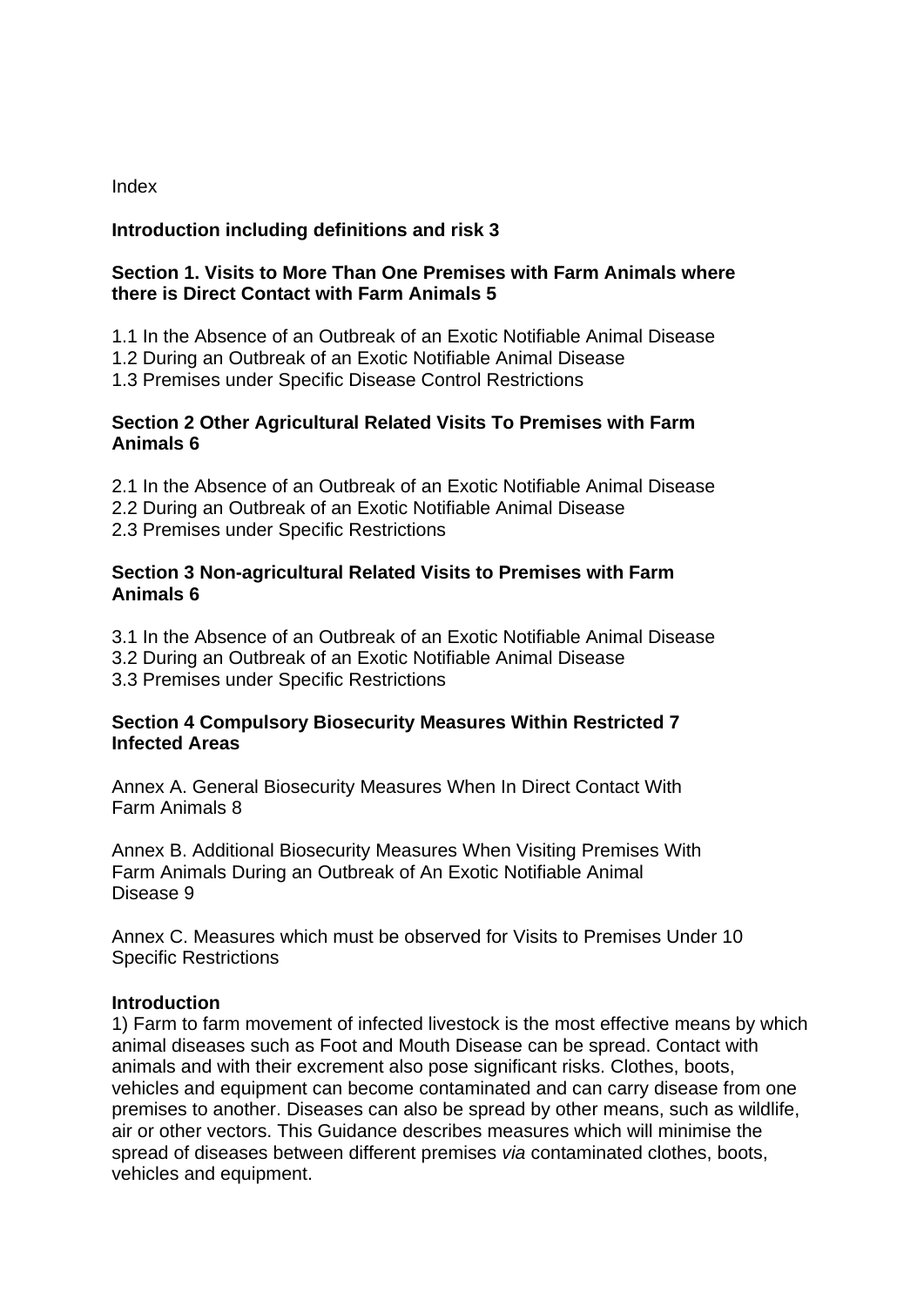2) Implementing biosecurity measures as standard practice helps ensure that all those working with farm animals or coming into contact with them do not spread disease when they enter or leave a premises. This is important whether or not any disease outbreaks have been reported. Some diseases are zoonotic - they can be transmitted between humans and animals - therefore there are good public and occupational health reasons for having biosecurity measures. Proper biosecurity which effectively reduces the incursion and spread of disease reduces disease control costs and helps prevent the spread of plant diseases too.

3) For the purposes of these Guidance Notes the following definitions apply:

a) '**Biosecurity'** is the prevention of disease-causing agents entering or leaving any place where farm animals are present (or have been present recently – see paragraph 6). It involves a number of measures and protocols designed to prevent disease-causing agents from entering or leaving a property and being spread.

b) '**person**' means anybody who enters or leaves a premises with farm animals;

c) '**equipment'** means any thing which has been in contact with livestock or has been visibly contaminated with manure or other livestock products and is to be taken on to or off a premises with farm animals;

d) '**premises with farm animals**' means any premises in which farm animals are present either as a commercial concern or as pets. It also includes farms, livestock markets, shows, slaughterhouses and other premises where farm animals have been present in the recent past or are to be introduced.

e) '**direct contact**' means handling or intention to handle farm animals or working near farm animals where clothing may become contaminated, for example by saliva, excreta or milk.

f) '**disinfected**' means use of a disinfectant approved under the Diseases of Animals (Approved Disinfectants) Order 2007 at the specified dilution rates and in compliance with the labelling instructions. Information on approved disinfectants can be found on the Defra website at

www.defra.gov.uk/animalh/diseases/control/testing\_disinfectants.htm.

g) **'an Outbreak of an Exotic Notifiable Disease'** is where the Chief Veterinary Officer of Defra has confirmed the presence of such a disease, for example Foot and Mouth Disease, Classical Swine Fever, Avian Influenza, Newcastle Disease. In the event of an outbreak a Press Release would be issued immediately and details posted on the Defra website. Details of Exotic Notifiable Diseases can be found on the Defra website.

4) Disease is not always apparent, especially in its early stages. Any person visiting a premises with farm animals and not carrying out effective biosecurity measures on entry and on leaving a premises runs the risk of spreading diseases to or from that premises. It is important to apply biosecurity measures even when animals have been removed from the premises, as disease causing agents and their vectors can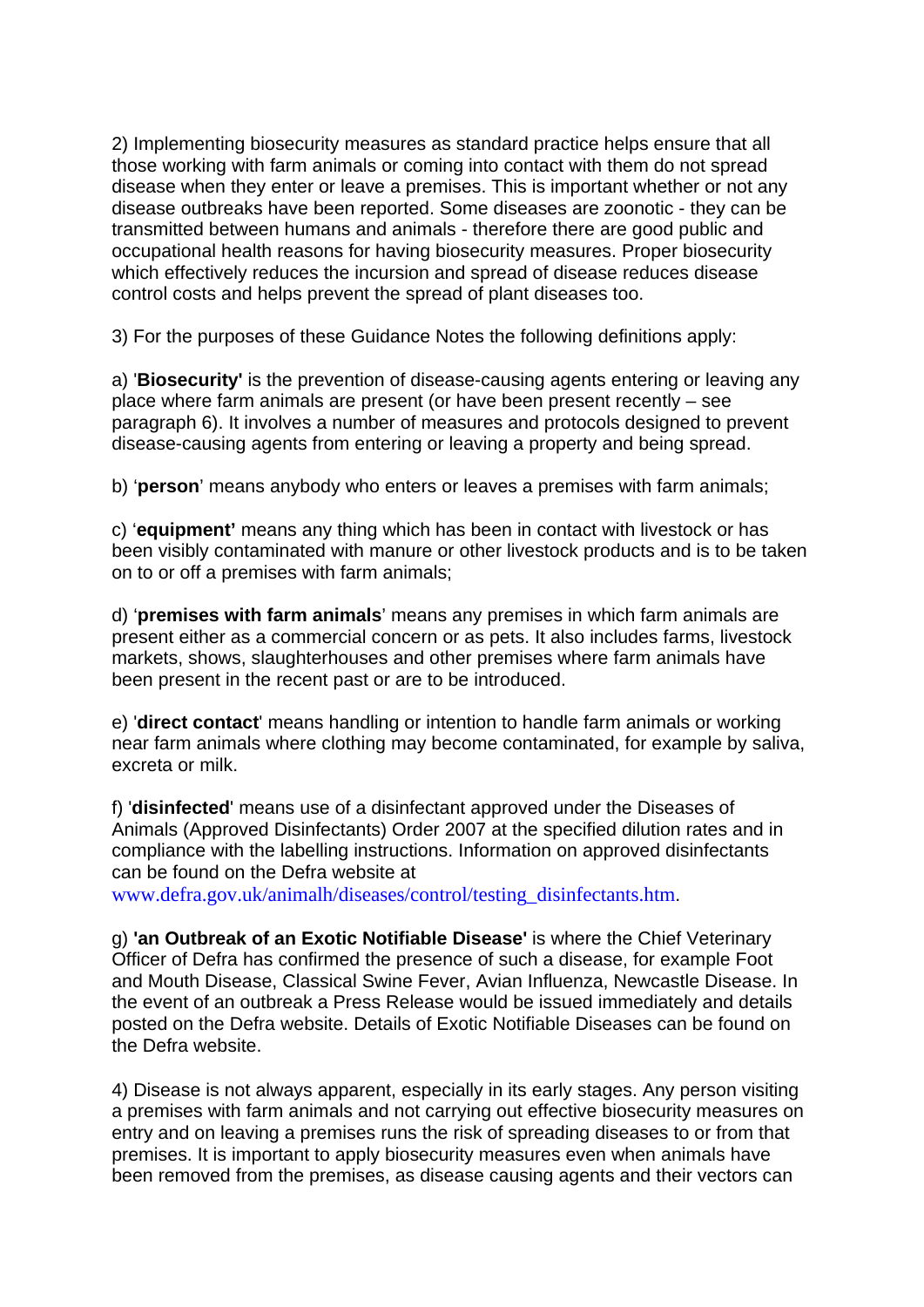persist after the animals have left. The biosecurity measures taken should reflect the risk involved.

5) The most important biosecurity measures are:

a) To ensure that methods of working are designed to minimise where possible the movements of people, vehicles or equipment into areas where farm animals are kept, including fields, sheds, markets or other holding areas. This will minimise the potential contamination of people, vehicles and equipment with material that could carry diseases – manure, slurry and other products.

b) If direct contact with farm animals cannot be prevented then it is best practice to cleanse and disinfect protective clothing, footwear, equipment, vehicles etc. before and after the contact with the animals, or use disposable protective clothing.

6) In some premises farm animals are present for short periods of time e.g. showgrounds and markets. If these premises cannot be cleansed and disinfected then there is a legal requirement to rest them for 27 days. This rest period is critical for allowing the detection of some exotic notifiable diseases in animals that used the premises and, for most disease agents, reduces the risk to animals that subsequently use the land by allowing the infectious agent to decay naturally.

7) **Common land**. Common grazing provides an opportunity for the spread of disease. Owners and keepers need to follow these biosecurity guidelines every time they visit the common land in the same way as they would if they visited another premises with farm animals. The low stocking rates found on the large tracts of unenclosed rough grazing means that disease transmission by others, such as recreational users, is less likely.

8) The appropriate biosecurity measures depend on the risk associated with the visit. The risk of spreading disease varies with the degree of exposure to the animals and their products (e.g. manure, used bedding, milk etc) and the likelihood of passing infection on to others. Factors that determine the risks associated with visits include:

a) Type of premises – e.g. arable, livestock, mixed, horticultural;

b) Restrictions applied to the premises – e.g. animal disease control;

c) Restrictions applied on all premises in a defined area – e.g. Restricted Infected Area / Infected Area;

d) Extent and reason for the visit – e.g. farm house, B&B, animal handling or inspection, land inspection.

These are covered in more detail in the following Sections and Annexes. Unnecessary contact with animals is best avoided.

### **Section 1 - Visits to More Than One Premises with Farm Animals where there is Direct Contact with Farm Animals**

1.1 In the Absence of an Outbreak of an Exotic Notifiable Animal Disease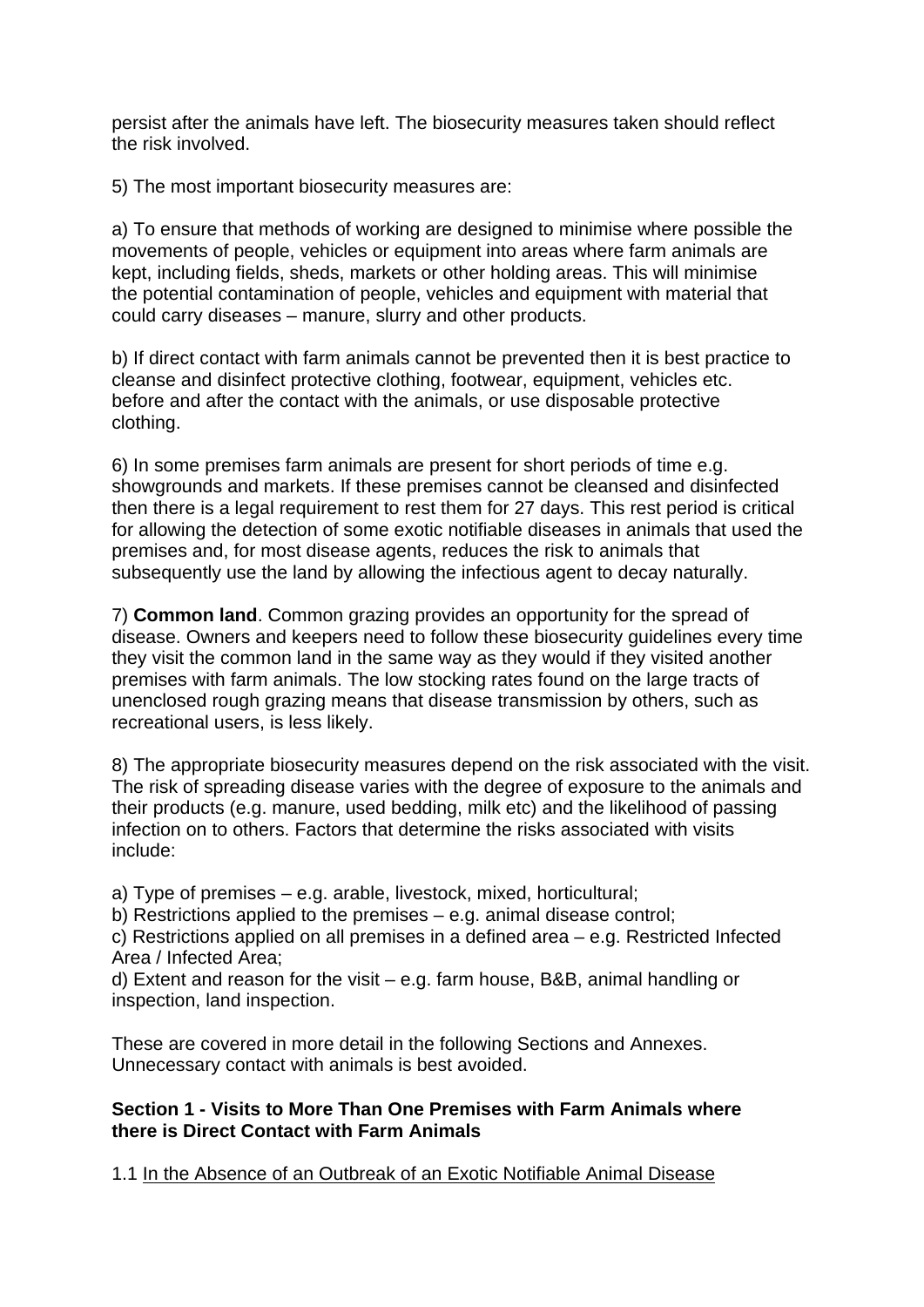1.1.1 Persons entering premises with farm animals with the specific intention of handling animals (or their products) should wear protective clothing and footwear. The measures to be taken are at Annex A. Such persons should ensure that any vehicles or equipment taken with them are clean on arrival, making use of any facilities available.

### 1.2 During an Outbreak of an Exotic Notifiable Animal Disease

1.2.1 Visiting premises with susceptible animals in the event of a disease outbreak increases the risk that disease may be taken on to or off the premises as disease is not always apparent, especially in its early stages.

1.2.2 Only **essential visitors** should visit any premises with farm animals within areas where restrictions have been imposed. The minimum biosecurity measures to be taken are in Annex B.

1.2.3 The risk of spreading diseases is minimised when appropriate biosecurity measures are observed. Non-essential visits to premises with farm animals should be suspended.

# 1.3 Premises Under Specific Disease Control Restrictions

1.3.1 Under these circumstances only **essential visitors** should visit any premises that are subject to any specific animal health disease restrictions. Such visits may need to be licensed and the licence conditions and requirements followed. This is required by law and a breach may result in a criminal penalty.

1.3.2 Where a person needs to visit premises (e.g. statutory visit or inspection) on which animals have been or are about to be slaughtered for disease control reasons, the visit will only be permitted provided appropriate biosecurity measures are taken. Visits will normally only be authorised after slaughter and preliminary cleansing and disinfection of the premises have been completed. Such visits can only be made with the permission of the Divisional Veterinary Manager who will issue a licence where necessary. The measures to be taken are in Annex C.

1.3.3 In very exceptional circumstances a person may have to visit a premises before preliminary cleansing and disinfection has been completed. Such visits can only be made with the permission of the DVM and under the authority of a licence. The person may be accompanied by an officer from the Animal Health Divisional Office and must comply with the conditions in the schedule to the restrictions and any additional requirements of the licence. The person must follow the precautions in Annex C, particularly any requirement for a quarantine period, which in the case of Foot-and-Mouth disease is 72 hours.

# **Section 2 – Other Agricultural Related Visits To Premises With Farm Animals**

2.1 In the Absence of an Outbreak of an Exotic Notifiable Animal Disease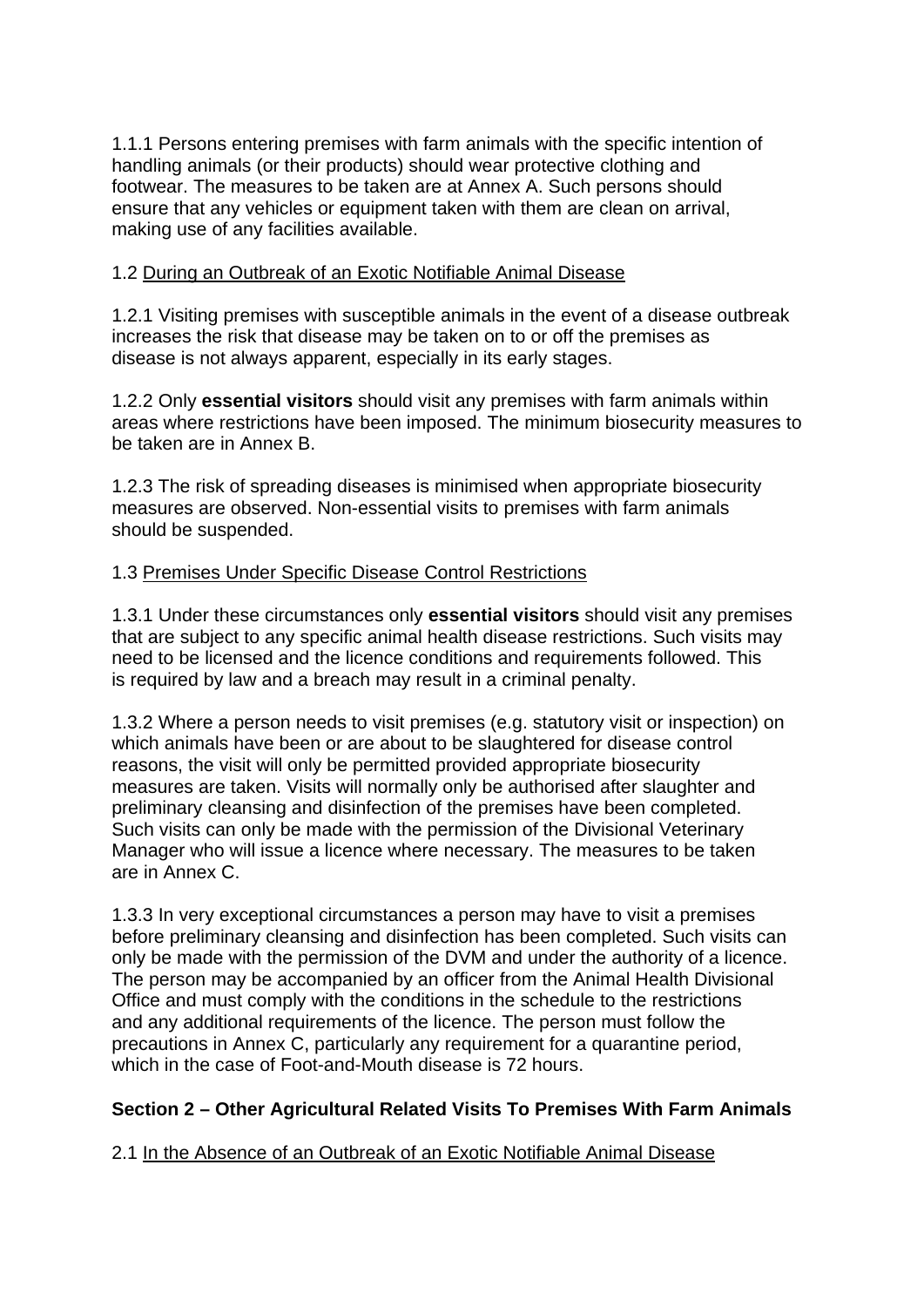2.1.1 Persons entering a premises with farm animals should ensure their shoes or boots are clean when they enter and again when they leave. This applies even if they do not expect to come into contact with animals or their products. They should make use of any facilities provided and ensure, before and after the visit, that there is no manure or other animal product to be seen on their footwear, other clothing, vehicle or anything else taken with them.

# 2.2 During an Outbreak of an Exotic Notifiable Animal Disease

2.2.1 The guidance in Section 1.2 above (paragraphs 1.2.1 - 1.2.3) applies.

# 2.3 Premises Under Specific Restrictions

2.3.1 The guidance in Section 1.3 above (paragraphs 1.3.1 - 1.3.3) applies.

# **Section 3 - Non Agricultural Related Visits To Premises With Farm Animals**

This section is aimed at recreational, social and non-farming visits, including visits by the public to Community Farms and access by power/water companies, for example.

# 3.1 In the Absence of an Outbreak of an Exotic Notifiable Disease

3.1.1 Those who visit or have a right of access through premises with farm animals, for example on public footpaths or bridleways, should respect the legal boundaries and legal notices and use any facilities provided to clean mud/manure off footwear and vehicles (wheels, wheel arches etc). Direct contact with animals should be avoided. Where animals are handled or touched, hands should be washed as soon as practicable.

# 3.2 During an Outbreak of an Exotic Notifiable Animal Disease

3.2.1 Visiting premises with susceptible animals in the event of a disease outbreak increases the risk that the disease may be taken on to or off the livestock premises.

3.2.2 Those who visit or have a right of access through premises with farm animals, for example on public footpaths or bridleways, should respect the legal boundaries and legal notices and use any disinfection facilities provided to clean mud/manure off footwear and vehicles (wheels, wheel arches etc). Direct contact with livestock should be avoided.

3.2.3 'Official' footpath closure signs may appear in an area around an Infected Premises within an Infected Area or a Restricted Infected Area. These must be respected.

### 3.3 Premises Under Specific Restrictions

3.3.1 The guidance in Section 1.3 above (paragraphs 1.3.1 - 1.3.3) applies.

# **Section 4 - Compulsory Biosecurity Measures Within Restricted Infected Areas**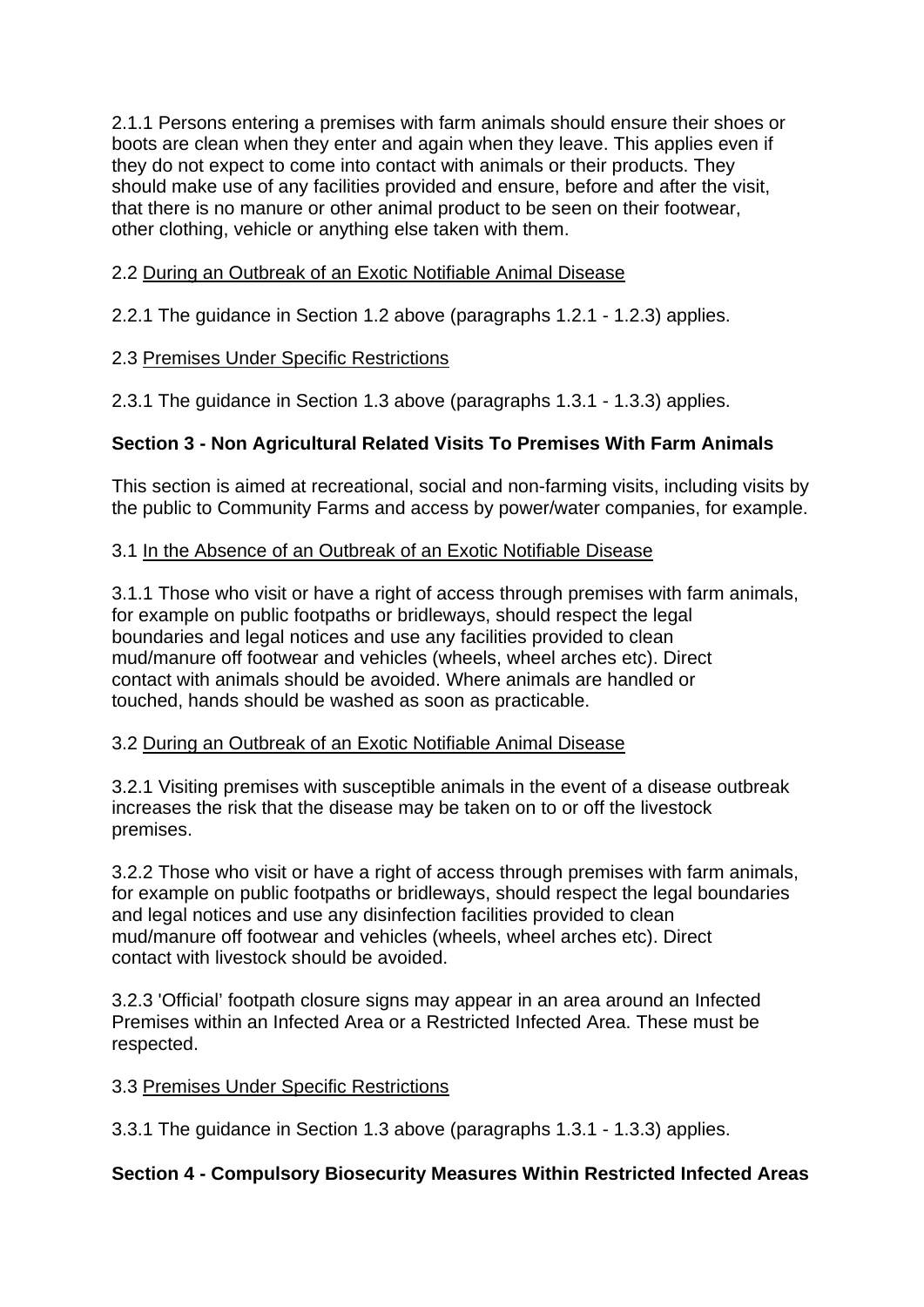4.1 There are compulsory biosecurity measures that must be adopted when a Restricted Infected Area has been declared. These are required by law and their breach may result in a criminal penalty. They include:

a) Any vehicle or trailer entering or leaving a premises must be cleansed and disinfected on the outside and underside (and include the tyres (including the whole circumference of their treads), wheel arches, mudguards and mud flaps of the vehicle). Any parts of the vehicle or trailer where farm animals have been must also be cleansed and disinfected. All visible traces of mud, slurry, animal faeces, droppings or excretions or other similar matter must be removed, including any inside the vehicle. This must be done at the entrance and exit.

b) No person shall enter or leave any livestock premises wearing clothing or boots which are visibly contaminated with mud, slurry, animal faeces, droppings or excretions or any other similar matter or without cleansing and disinfecting the outer surfaces of their footwear on entering or leaving those premises.

c) Any person who tends any animal shall not leave the livestock premises on which the animal is kept wearing the outer clothing and footwear which they wore whilst tending the animal unless that clothing and footwear have been thoroughly cleansed and disinfected.

d) The owner or occupier of any premises where animals are kept shall maintain a footbath containing an approved disinfectant in some convenient place at every exit from those premises and renew the disinfectant as frequently as is necessary to maintain a clean solution and if so directed by an inspector.

Defra

1 July 2003

#### **ANNEX A**

#### **GENERAL BIOSECURITY MEASURES WHEN IN DIRECT CONTACT WITH FARM ANIMALS**

1) Where appropriate the visit should be made with the agreement of the owner or premises manager and any reasonable requests for additional biosecurity measures should be observed, especially if you have visited another premises with farm animals in the previous 3 days.

2) Livestock vehicles or trailers must be cleansed and disinfected in accordance with current legislation.

3) If other vehicles are taken on to the premises they should, wherever possible, be parked on hard standing away from farm animals and must be visibly free of animal excreta, slurry etc. Vehicles or trailers should not normally be taken into areas where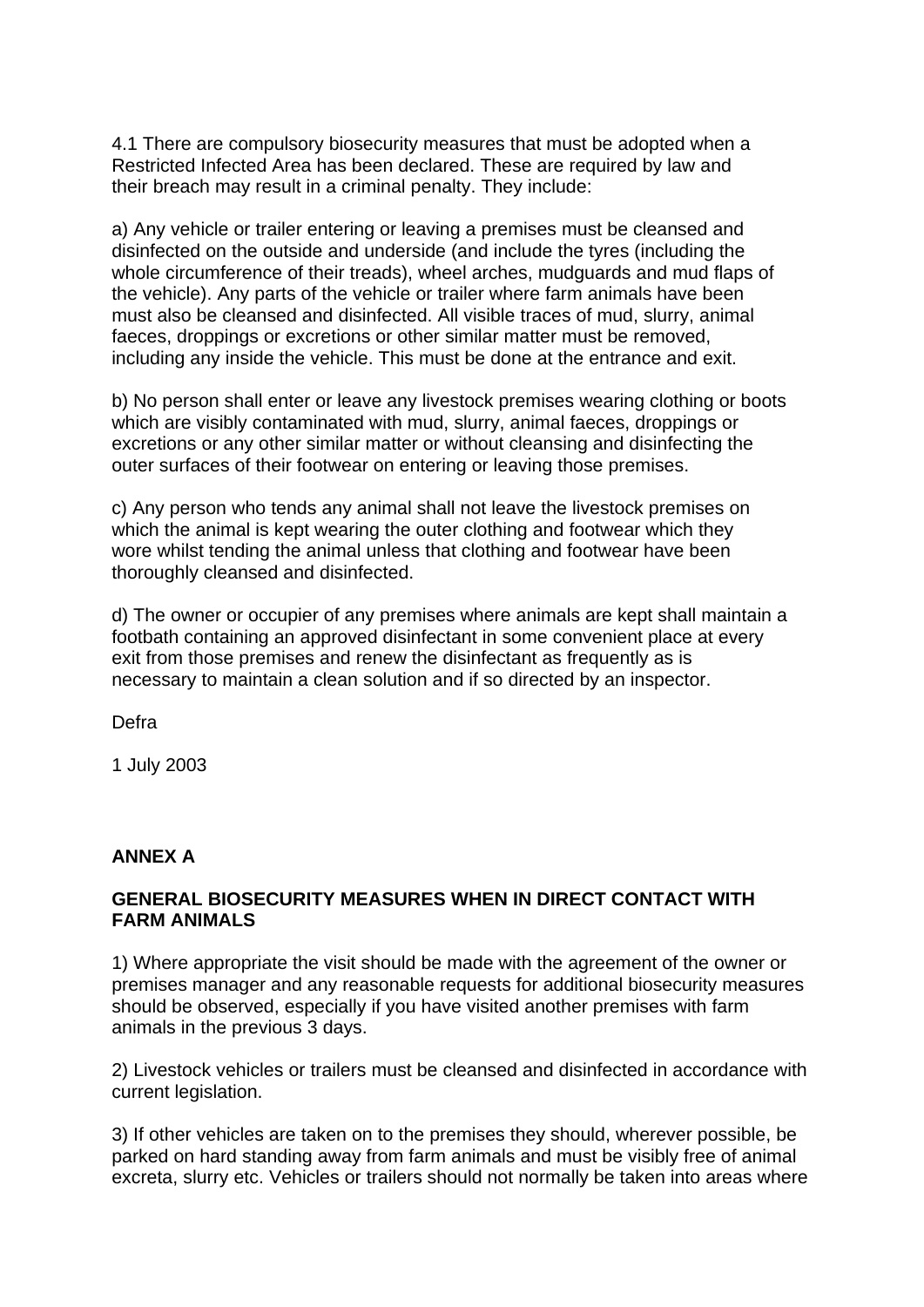farm animals have access – these arrangements should be confirmed, where appropriate, with the owner or premises manager in advance of the visit. Before leaving the premises all visible contamination with manure, slurry or similar material must be removed (including where appropriate, cleaning of the inside of vehicles, especially foot wells and pedals). If this is not possible, vehicles and trailers must be cleaned before they are taken onto another premises with farm animals, either at the end of the day or before the next visit.

4) Owners or farm managers are recommended to have facilities available for disinfecting vehicles, footwear and clothing. If facilities are NOT available on farm, cleansing and disinfection should be arranged as soon as possible and before the next visit to a premises with farm animals.

5) Suitable protective clothing and footwear must be worn on all premises where visits include entering areas where farm animals are present or to which they normally have access. The type of protective clothing and footwear required depends on the nature of the visit, e.g. the protection required for a visit to a dairy herd would differ from that required for a visit to an extensive premises on moorland. Contractors such as shearers should ensure clothing is changed and washed between visits to different premises.

6) The purpose of the protective clothing and footwear is to prevent any contamination being carried from premises to premises. Protective clothing and footwear may be disposable or re-usable. The following are *examples* of types of protective clothing:

a) Disposable boiler type suits. These can be used once and should be discarded at the end of the visit to the premises. They can be left on the premises with the owner's agreement or bagged and suitably disposed of later, as can disposable overshoes for footwear.

b) Non-disposable protective clothing (e.g. cotton boiler suits or cotton coats). These may be used once and should be laundered before being re-used on any other livestock premises.

c) Waterproof protective clothing and waterproof boots. These should be cleansed and disinfected before entering the premises and again at the end of the visit just before leaving the premises.

7) All equipment used must be clean on arrival and on departure. Great care must be taken when cleaning electrical apparatus or tools. Where possible equipment should be protected from contamination e.g. using plastic bags. **Health and Safety rules must be observed.** Where equipment can be cleansed and disinfected this must be done before entry to the premises and again on departure.

8) For premises catering for Bed and Breakfast or farm tourism, it is advisable to keep visitors away from direct contact with farm animals and ensure as far as possible that they and their vehicles do not come into contact with animal excreta etc. Where there is contact with animals then hands should be washed and any contaminated clothing or shoes cleaned.